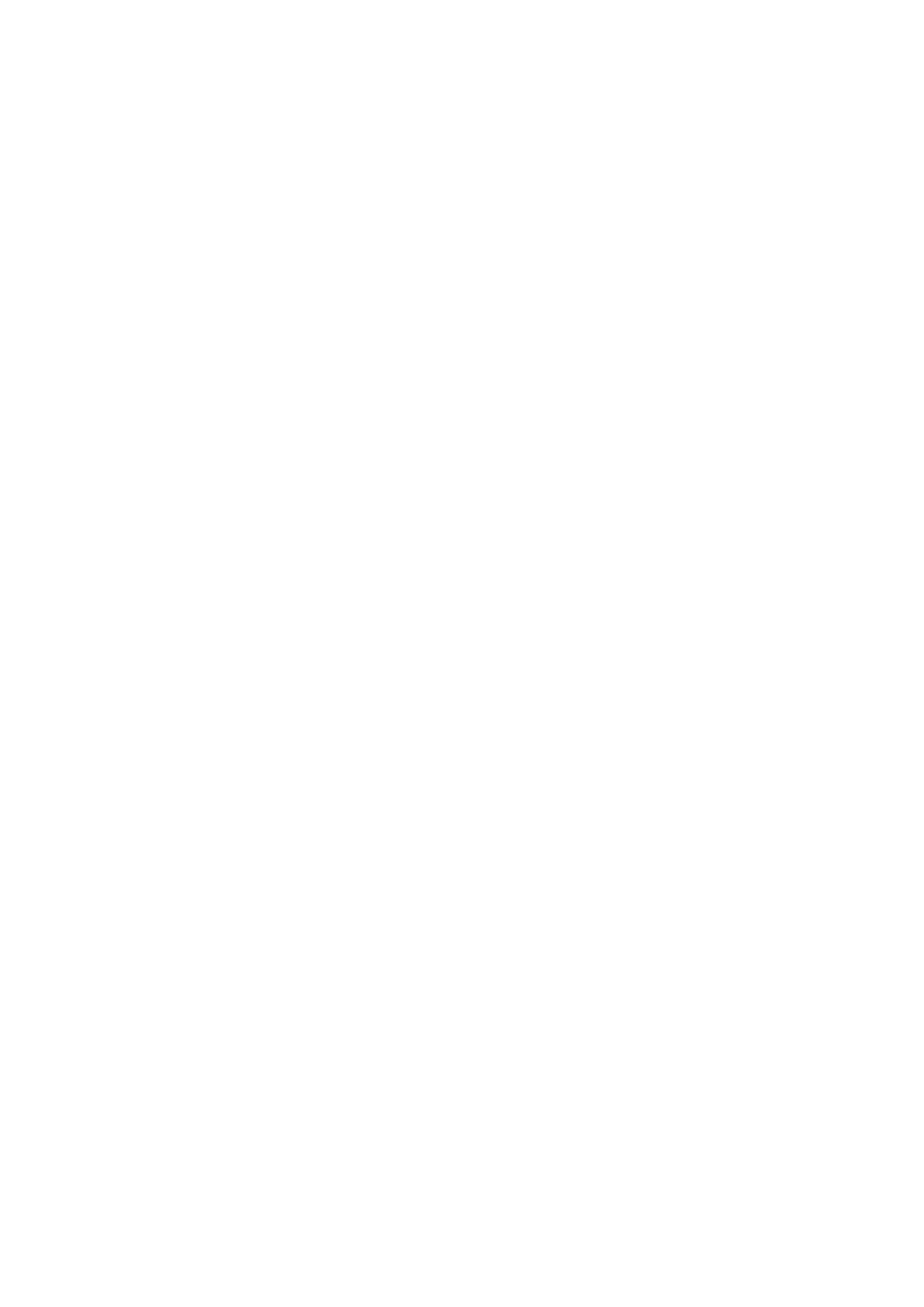## **WASTE AVOIDANCE AND RESOURCE RECOVERY ACT 2007 LOCAL GOVERNMENT ACT 1995**

## TOWN OF CLAREMONT

## **WASTE LOCAL LAW 2017**

#### **CONTENTS**

#### **PART 1—PRELIMINARY**

- 1.1 Citation
- 1.2 Commencement
- 1.3 Application
- 1.4 Interpretation
- 1.5 Local public notice of determinations
- 1.6 Rates, fees and charges
- 1.7 Power to provide waste services

### **PART 2—LOCAL GOVERNMENT WASTE**

- 2.1 Supply of receptacles
- 2.2 Deposit of waste in receptacles
- 2.3 General waste receptacles
- 2.4 Recycling waste receptacles
- 2.5 Organic waste receptacles
- 2.6 Direction to place or remove a receptacle
- 2.7 Duties of owner or occupier
- 2.8 Exemption
- 2.9 Damaging or removing receptacles
- 2.10 Verge collections

#### **PART 3—GENERAL DUTIES**

- 3.1 Duties of an owner or occupier
- 3.2 Removal of waste from premises
- 3.3 Receptacles and containers for public use

## **PART 4—ENFORCEMENT**

- 4.1 Objection and appeal rights
- 4.2 Offences and general penalty
- 4.3 Other costs and expenses
- 4.4 Prescribed offences
- 4.5 Form of notices

## **SCHEDULE 1—MEANING OF 'NON-COLLECTABLE WASTE'**

#### **SCHEDULE 2—PRESCRIBED OFFENCES**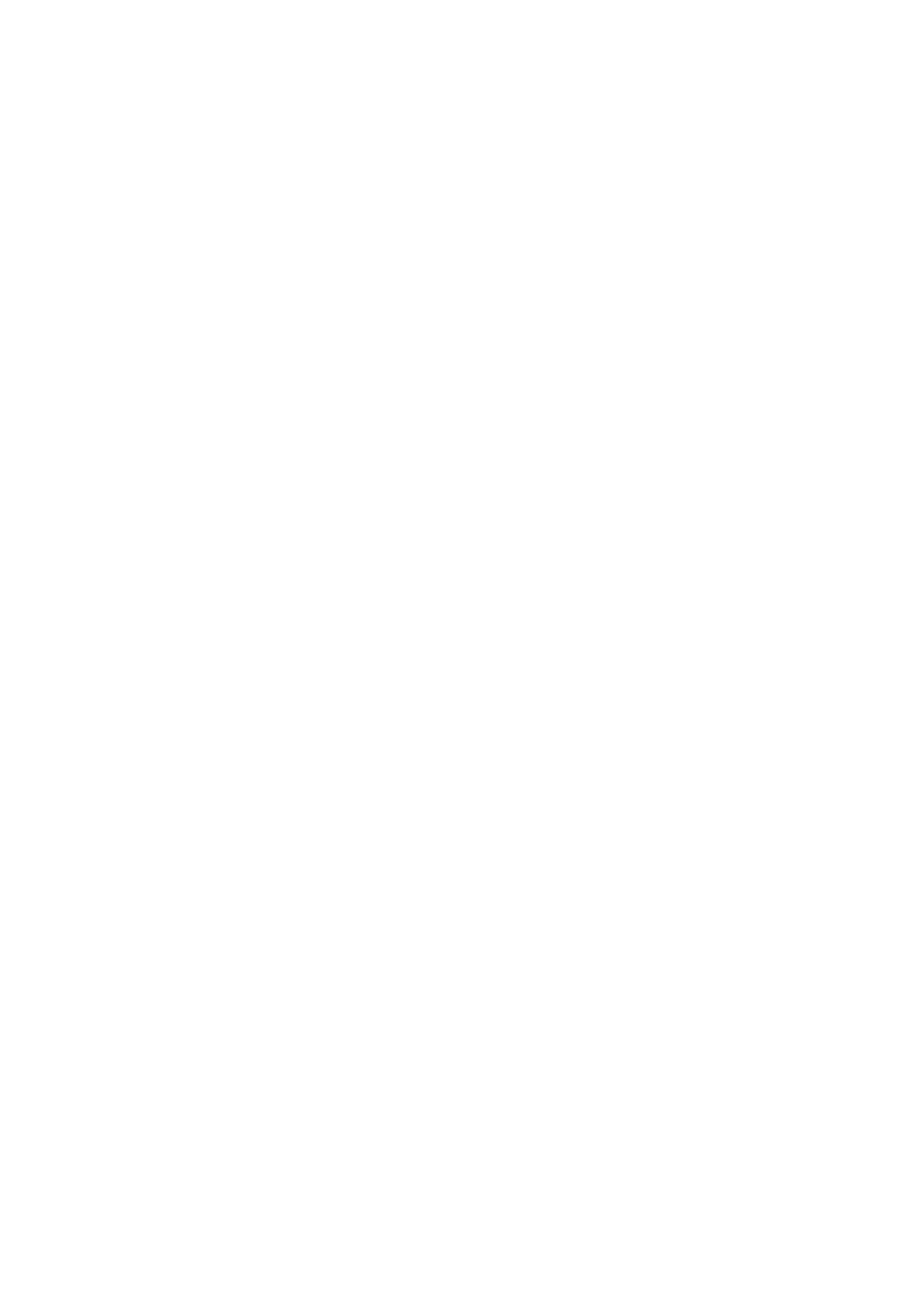## **WASTE AVOIDANCE AND RESOURCE RECOVERY ACT 2007 LOCAL GOVERNMENT ACT 1995**

## TOWN OF CLAREMONT

## **WASTE LOCAL LAW 2017**

Under the powers conferred by the *Waste Avoidance and Resource Recovery Act 2007* and the *Local Government Act 1995* and under all other powers enabling it, the Council of the Town of Claremont resolved on 6 February 2018 to make the following local law.

#### **PART 1—PRELIMINARY**

#### **1.1 Citation**

This is the *Town of Claremont Waste Local Law 2017.*

#### **1.2 Commencement**

This local law commences 14 days after the day on which it is published in the *Government Gazette*.

#### **1.3 Application**

This local law applies throughout the district.

#### **1.4 Interpretation**

(1) In this local law—

- *authorised person* means a person appointed by the local government under section 9.10 of the *Local Government Act 1995* to perform any of the functions of an authorised person under this local law;
- *carriageway* means a portion of thoroughfare that is improved, designed or ordinarily used for vehicles and includes the shoulders and areas including embayments at the side or centre of the carriageway, used for the parking of vehicles; and where a thoroughfare has two or more of those portions divided by the median strip, the expression means each of those portions, separately:

*collectable waste* means local government waste that is not—

- (a) liquid refuse;
- (b) liquid waste; or
- (c) non-collectable waste;
- *collectable waste receptacle* means a receptacle for the deposit and collection of collectable waste that is-
	- (a) a recycling waste receptacle;
	- (b) a general waste receptacle; or
	- (c) an organic waste receptacle;
- *collection day* means the day determined by the local government for the collection of collectable waste in the district or a part of the district;

*collection time* means the time on the collection day determined by the local government for the collection of collectable waste in the district or a part of the district;

*commencement date* means the date on which this local law commences operation under clause 1.2;

*costs* means costs of the local government including administrative costs;

*council* means the council of the local government;

*district* means the district of the local government;

*footpath* includes every footpath, pedestrian access way or other place—

- (a) intended for the use of pedestrians only, or in the case of a dual use path, for the use of pedestrians and bicyclists only; or
- (b) habitually used by pedestrians and not by vehicles or, in the case of a dual use path, by pedestrians and bicyclists and not by vehicles other than bicycles;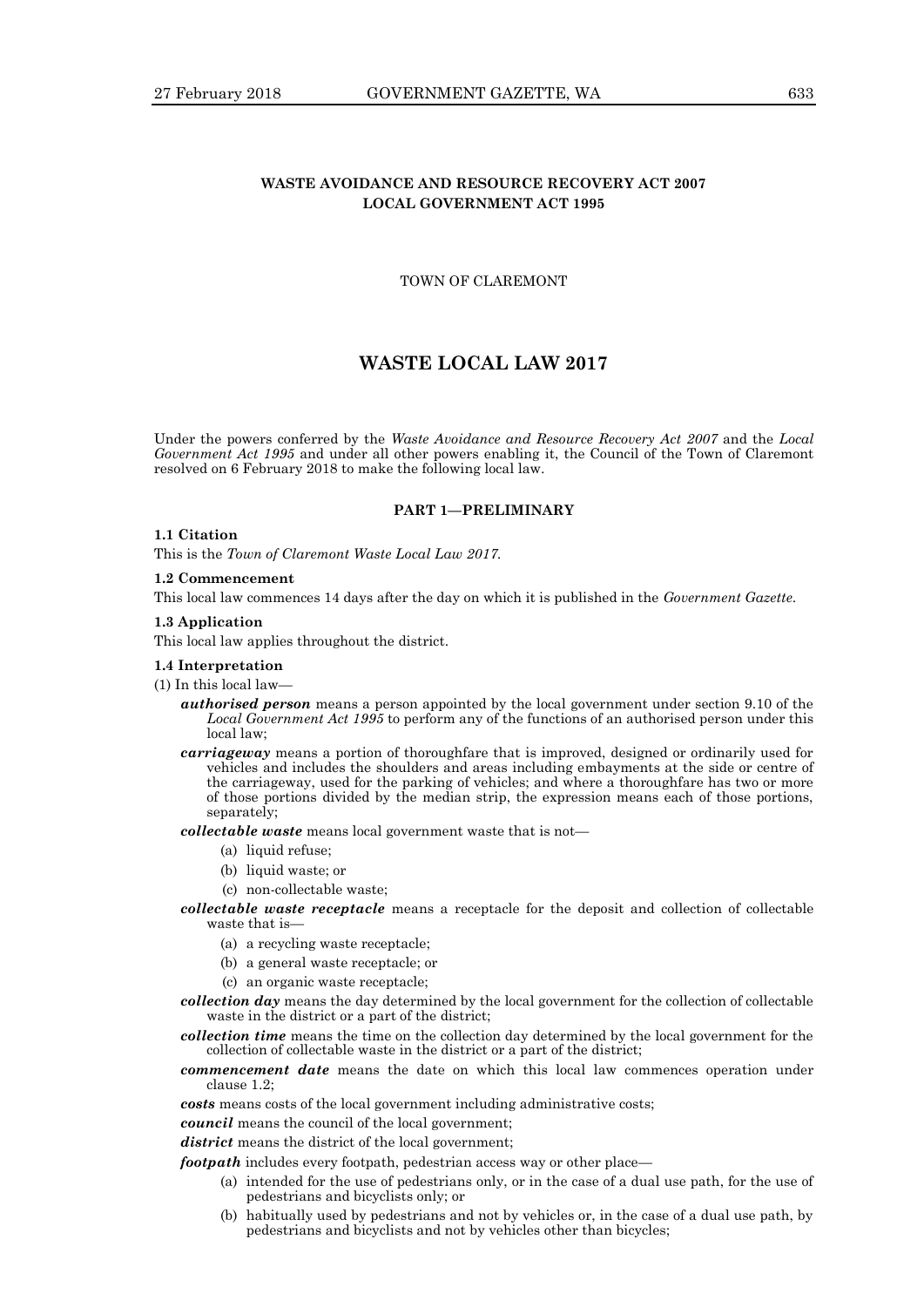*general waste receptacle* means a receptacle for the deposit and collection of collectable waste that is not recycling waste, or organic waste;

*green waste* means vegetative material as approved by the local government;

*Local Government Act* means the *Local Government Act 1995*;

- *Local Government Regulations* means the *Local Government (Functions and General) Regulations 1996*;
- *liquid refuse* includes all washings from windows and vehicles, overflow, bleed off, condensate and drainage from air conditioning equipment including cooling towers and evaporative coolers and other liquid used for cooling purposes and swimming pool discharges;
- *liquid waste* includes bathroom, kitchen, scullery and laundry wastes, all washings from animal and poultry pens and any other domestic or trade wastes that are discharged by means of a drain to a receptacle for drainage;

*local government waste* has the same meaning as in the WARR Act;

*local government* means the Town of Claremont;

*non-collectable waste* has the meaning set out in Schedule 1;

*occupier* in relation to premises, means any or all of the following—

- (a) a person by whom or on whose behalf the premises are actually occupied; or
- (b) a person having the management or control of the premises;

*organic waste* means waste that decomposes readily, such as garden waste or food waste;

*organic waste receptacle* means a receptacle for the deposit and collection of organic waste;

*owner* has the same meaning as in the *Local Government Act 1995*;

*public place* includes a place to which the public ordinarily have access, whether or not by payment of a fee;

*receptacle* means a receptacle—

- (a) that has been supplied for the use of the premises by the local government or its contractor, or which has otherwise been approved by the local government; and
- (b) the waste from which is collected and removed from the premises by the local government or its contractor;

*recycling waste receptacle* means a receptacle for the deposit and collection of recycling waste;

*recycling waste* means—

- (a) paper and cardboard;
- (b) plastic containers comprised of polyethylene terephthalate or high density polyethylene;
- (c) glass containers;
- (d) steel containers;
- (e) aluminium containers;
- (f) liquid paper board; and
- (g) any other waste determined by the local government to be recycling waste;

*right of way* means a portion of land that is—

- (a) shown and marked 'Right of Way' or 'R.O.W', or coloured or marked in any other way to signify that the portion of land is a right of way, on any plan or diagram deposited with the Registrar of Titles that is subject to the provisions of section 167A of the *Transfer of Land Act 1893*;
- (b) shown on a diagram or plan of survey relating to a subdivision that is created as a right of way and vested in the Crown under section 152 of the *Planning and Development Act 2005*; or
- (c) shown and marked as a right of way on a map or plan deposited with the Registrar of Titles and transferred to the Crown under the *Transfer of Land Act 1893*, but does not include—
	- (i) private driveway; or
	- (ii) a right of way created by easement between two parties;

*Schedule* means a Schedule to this local law;

*specified* means specified by the local government or an authorised person, as the case may be;

- *street alignment* means the boundary between the land comprising a street and the land that abuts the street;
- *vehicle* includes every conveyance not being a train, vessel or aircraft, and every object capable of being propelled or drawn on wheels by any means, and, where the context permits, an animal being driven or ridden;
- *verge* means the portion of a thoroughfare which lies between the boundary of a carriageway and the adjacent property line but does not include a footpath;

*WARR Act* means the *Waste Avoidance and Resource Recovery Act 2007*;

*WARR Regulations* means the *Waste Avoidance and Resource Recovery Regulations 2008*;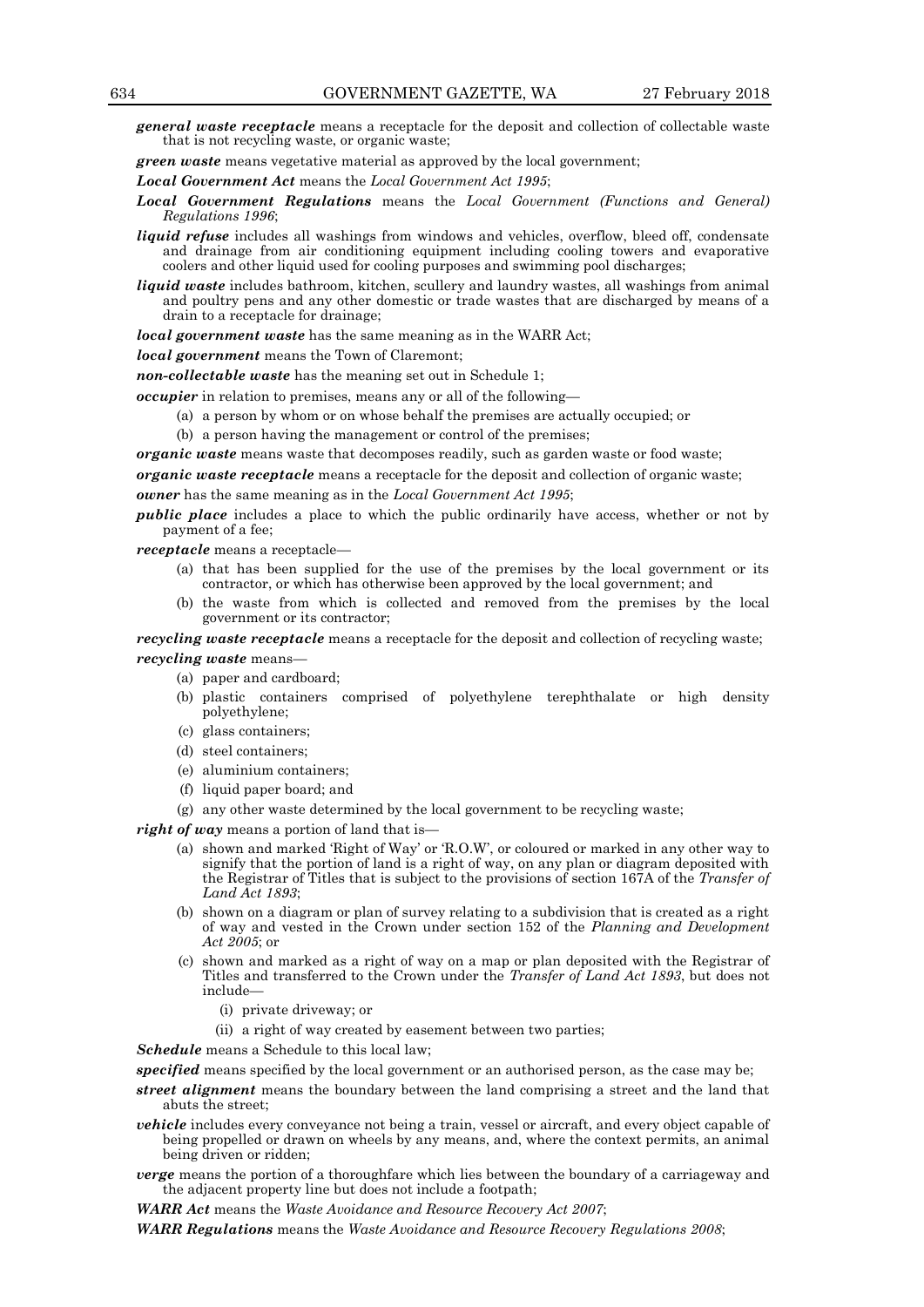**w***aste* has the same meaning as in the WARR Act;

*waste facility* means a waste facility, as defined in the WARR Act, that is operated by the local government; and

*waste service* has the same meaning as in the WARR Act.

(2) Where, in this local law, a duty or liability is imposed on an owner or occupier, or on an owner and occupier, the duty or liability is taken to be imposed jointly and severally on each of the owners or occupiers.

#### **1.5 Local public notice of determinations**

Where, under this local law, the local government has a power to determine a matter—

- (a) local public notice, under section 1.7 of the Local Government Act, must be given of the matter determined;
- (b) the determination becomes effective only after local public notice has been given;
- (c) the determination remains in force for the period of one year after the date that local public notice has been given under paragraph (a);
- (d) after the period referred to in paragraph (c), the determination continues in force only if, and for so long as, it is the subject of local public notice, given annually, under section 1.7 of the Local Government Act; and
- (e) the determination must be recorded in a publicly accessible register of determinations that must be maintained by the local government.

#### **1.6 Rates, fees and charges**

The local government's powers to impose rates, fees and charges in relation to waste services are set out in sections 66 to 68 of the WARR Act and section 6.16 and 6.17 of the Local Government Act.

#### **1.7 Power to provide waste services**

The local government's power to provide, or enter into a contract for the provision of, waste services is dealt with in section 50 of the WARR Act*.*

#### **PART 2—LOCAL GOVERNMENT WASTE**

#### **2.1 Supply of receptacles**

(1) The local government is to supply for the use of each premises that are, or are capable of being, occupied or used for residential purposes, one or more receptacles for the collection and removal from those premises, of collectable waste.

(2) The owner of premises to which subclause (1) applies must—

- (a) ensure that the fee or charge (if any) imposed by the local government in relation to each receptacle is paid to the local government; and
- (b) ensure that each receptacle is used, in respect of those premises, in accordance with this local law.

#### **2.2 Deposit of waste receptacles**

(1) An owner or occupier of premises must not deposit or permit to be deposited in a receptacle any non-collectable waste.

(2) A person must not deposit waste in a receptacle that has been provided for the use of other premises without the consent of the owner or occupier of those premises.

#### **2.3 General waste receptacles**

(1) An owner or occupier of premises must not deposit or permit to be deposited in a general waste receptacle—

- (a) where the receptacle has a capacity of 120 Litres or 240 Litres, more than 70 kilograms of collectable waste or;
- (b) where the receptacle has any other capacity, more than the weight determined by the local government.

(2) Where the local government supplies recycling waste receptacles, an owner or occupier of premises must not deposit or permit to be deposited in a general waste receptacle any recycling waste.

(3) Where the local government supplies organic waste receptacles, an owner or occupier of premises must not deposit or permit to be deposited in a general waste receptacle any organic waste.

#### **2.4 Recycling waste receptacles**

An owner or occupier of premises must not deposit or permit to be deposited in a recycling waste receptacle—

- (a) anything other than the particular type of recycling waste for which that receptacle was provided by the local government for those premises;
- (b) where the receptacle has a capacity of 120 Litres or 240 Litres, more than 70 kilograms of recycling waste; or
- (c) where the receptacle has any other capacity, more than the weight determined by the local government.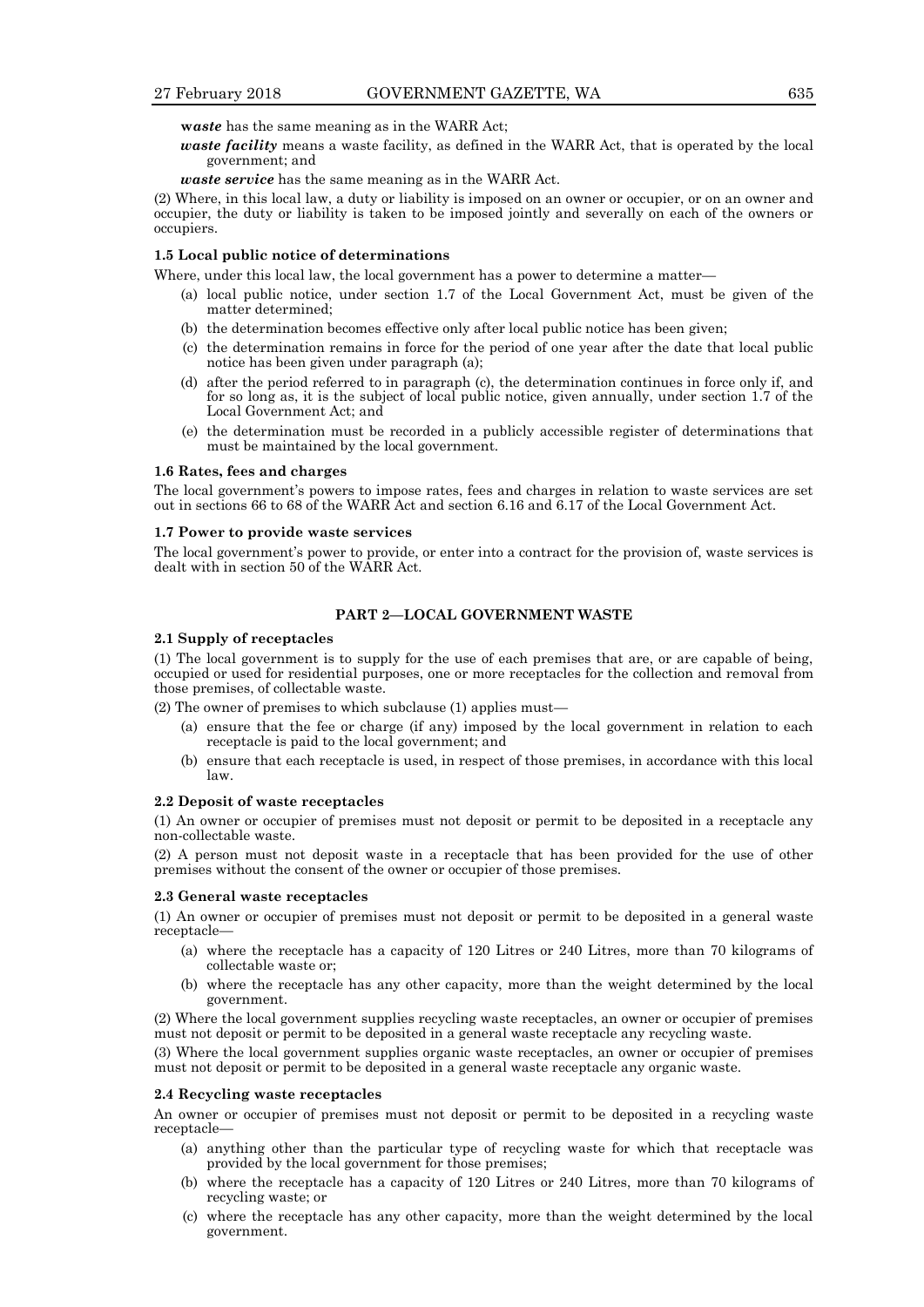#### **2.5 Organic waste receptacles**

An owner or occupier of premises must not deposit or permit to be deposited in an organic waste receptacle—

- (a) anything other than the particular type of organic waste for which that receptacle was provided by the local government for those premises;
- (b) where the receptacle has a capacity of 120 Litres or 240 Litres, more than 70 kilograms of organic waste; or
- (c) where the receptacle has any other capacity, more than the weight determined by the local government.

#### **2.6 Direction to place or remove a receptacle**

(1) The local government or an authorised person may give a written direction to an owner or occupier of specified premises—

- (a) to place a receptacle in respect of those premises for collection; or
- (b) to remove a receptacle in respect of those premises after collection.

(2) The direction under subclause (1) may specify when the placement or removal is to occur, or where the receptacle is to be placed, or both.

(3) An owner or occupier of premises must comply with a direction given under this clause.

#### **2.7 Duties of owner or occupier**

(1) For the purposes of this clause, a 'reasonable period' means on the evening prior to collection day or on collection day.

(2) An owner or occupier of premises must—

- (a) except for a reasonable period before and after collection time, keep each receptacle in a storage space or area, that is behind the street alignment or where approved by the local government or authorised person;
- (b) when placing a receptacle for collection on the verge adjoining the premises, or other area as determined by the local government, take reasonable steps to ensure that, no later than 6am on collection day, each receptacle is—
	- (i) within 1 metre of the carriageway;
	- (ii) placed so that it does not unduly obstruct any footpath, cycle way, right-of-way or carriageway; and
	- (iii) facing squarely to the edge of and opening towards the carriageway, or in such other position as is approved in writing by the local government, or an authorised person.
- (c) take reasonable steps to ensure that the premises are provided with a sufficient number of receptacles; and
- (d) if the receptacle is lost, stolen, damaged or defective, notify the local government, as soon as practicable, after the event.

#### **2.8 Exemption**

(1) An owner or occupier of premises may apply in writing to the local government for an exemption from compliance with the requirements of clause 2.7 (a) or (b).

(2) The local government or an authorised person may grant, with or without conditions, or refuse an application for exemption from compliance under this clause.

(3) An exemption granted under this clause must state—

- (a) the premises to which the exemption applies;
- (b) the period during which the exemption applies; and
- (c) any conditions imposed by the local government or the authorised person.

(4) An exemption granted under this clause will cease to apply if the local government decides on reasonable grounds that there has been a failure to comply with a condition of the exemption. If the local government so decides, the exemption will cease to apply from the date the local government informs the owner or occupier of that decision.

#### **2.9 Damaging or removing receptacles**

A person, other than the local government or its contractor, must not—

- (a) damage, destroy or interfere with a receptacle; or
- (b) except as permitted by this local law or as authorised by the local government or an authorised person, remove a receptacle from any premises to which it was delivered by the local government or its contractor.

#### **2.10 Verge collections**

(1) Where the local government has advertised a verge waste collection (such as a green waste, or a bulk waste verge collection) a person, unless with and in accordance with the approval of the local government or an authorised person—

- (a) must deposit waste only during the period of time, and in accordance with any terms and conditions, as advertised by the local government in relation to that verge waste collection; and
- (b) must otherwise comply with any advertised terms and conditions.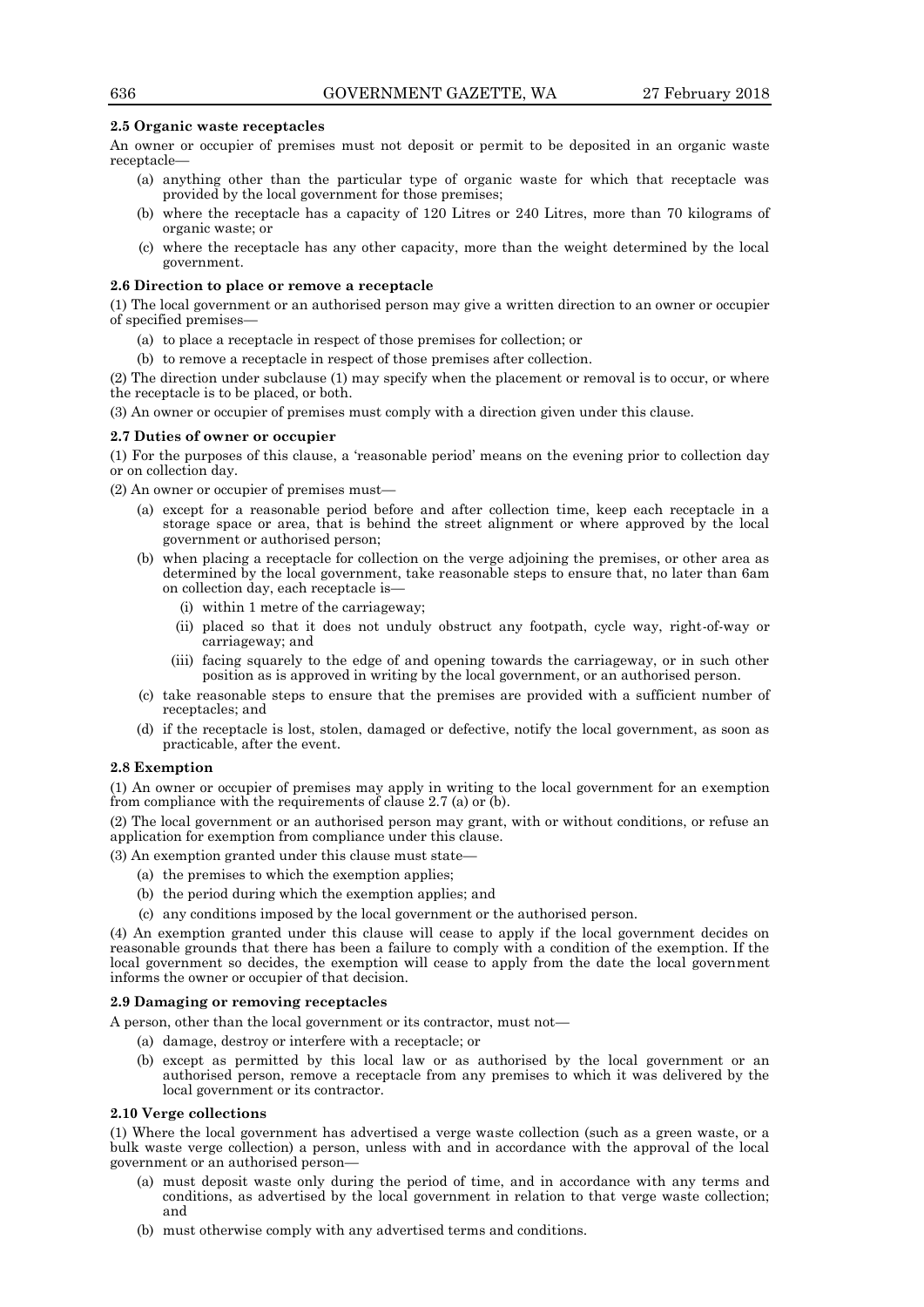(2) Where waste has been deposited on a verge for a verge waste collection, a person must not remove any of the waste for a commercial purpose but may remove it for any other purpose.

(3) Except where waste is lawfully removed from a verge under this clause, a person must not disassemble or tamper with any waste deposited on a verge for a verge waste collection so as to increase the risk of harm to any person.

(4) Subclause 2.10(2) does not apply to the local government or a person engaged or contracted by the local government in relation to the verge waste collection.

## **PART 3—GENERAL DUTIES**

#### **3.1 Duties of an owner or occupier**

An owner or occupier of premises must—

- (a) take reasonable steps to ensure that a sufficient number of receptacles are provided to contain all waste which accumulates or may accumulate in or from the premises;
- (b) take reasonable steps to ensure that each receptacle is kept in good condition and repair;
- (c) take all reasonable steps to—
	- (i) prevent fly breeding and keep each receptacle free of flies, maggots, cockroaches, rodents and other vectors that may transmit disease;
	- (ii) prevent the emissions of offensive or noxious odours from each receptacle; and
	- (iii) ensure that no receptacle causes a nuisance to an occupier of adjoining premises; and
- (d) whenever directed to do so by the local government or an authorised person, thoroughly clean, disinfect, deodorise and apply a residual insecticide to each receptacle.

#### **3.2 Removal of waste from premises**

(1) A person must not remove any waste from premises unless that person is—

- (a) the owner or occupier of the premises;
- (b) authorised to do so by the owner or occupier of the premises; or
- (c) authorised in writing to do so by the local government or an authorised person; or

(2) A person must not remove any waste from a receptacle without the approval of—

- (a) the local government or an authorised person; or
- (b) the owner or occupier of the premises at which the receptacle is ordinarily kept.

#### **3.3 Receptacles and containers for public use**

A person must not, without the approval of the local government or an authorised person—

- (a) deposit household, commercial or other waste from any premises on or into; or
- (b) remove any waste from,

a receptacle provided for the use of the general public in a public place.

#### **PART 4—ENFORCEMENT**

## **4.1 Objection and appeal rights**

Division 1 of Part 9 of the LG Act applies to a decision under this local law to grant, renew, vary or cancel—

- (a) an approval under clause  $2.7(2)(b)(iii)$ ;
- (b) an exemption under clause 2.8(2);
- (c) an authorisation under clause 2.9(b);
- (d) an approval under clause 2.10(1);
- (e) an authorisation under clause  $3.2(1)(c)$ ;
- (f) an approval under clause 3.2(2); and
- (g) an approval under clause 3.3.

#### **4.2 Offences and general penalty**

(1) A person who fails to do anything required or directed to be done under this local law, or who does anything which under this local law a person is prohibited from doing, commits an offence.

(2) A person who commits an offence under this local law is liable, on conviction, to a penalty not exceeding \$5,000 and if the offence is of a continuing nature, to a further penalty not exceeding \$500 in respect of each day or part of a day which the offence has continued.

#### **4.3 Other costs and expenses**

(1) A person who is convicted of an offence under this local law is to be liable, in addition to any penalty imposed under clause 4.2, to pay to the local government the costs and expenses incurred by the local government in taking remedial action such as—

- (a) removing and lawfully disposing of toxic, hazardous or poisonous waste; or
- (b) making good any damage caused to a waste facility.

(2) The costs and expenses incurred by the local government are to be recoverable, as a debt due to the local government, in a court of competent civil jurisdiction.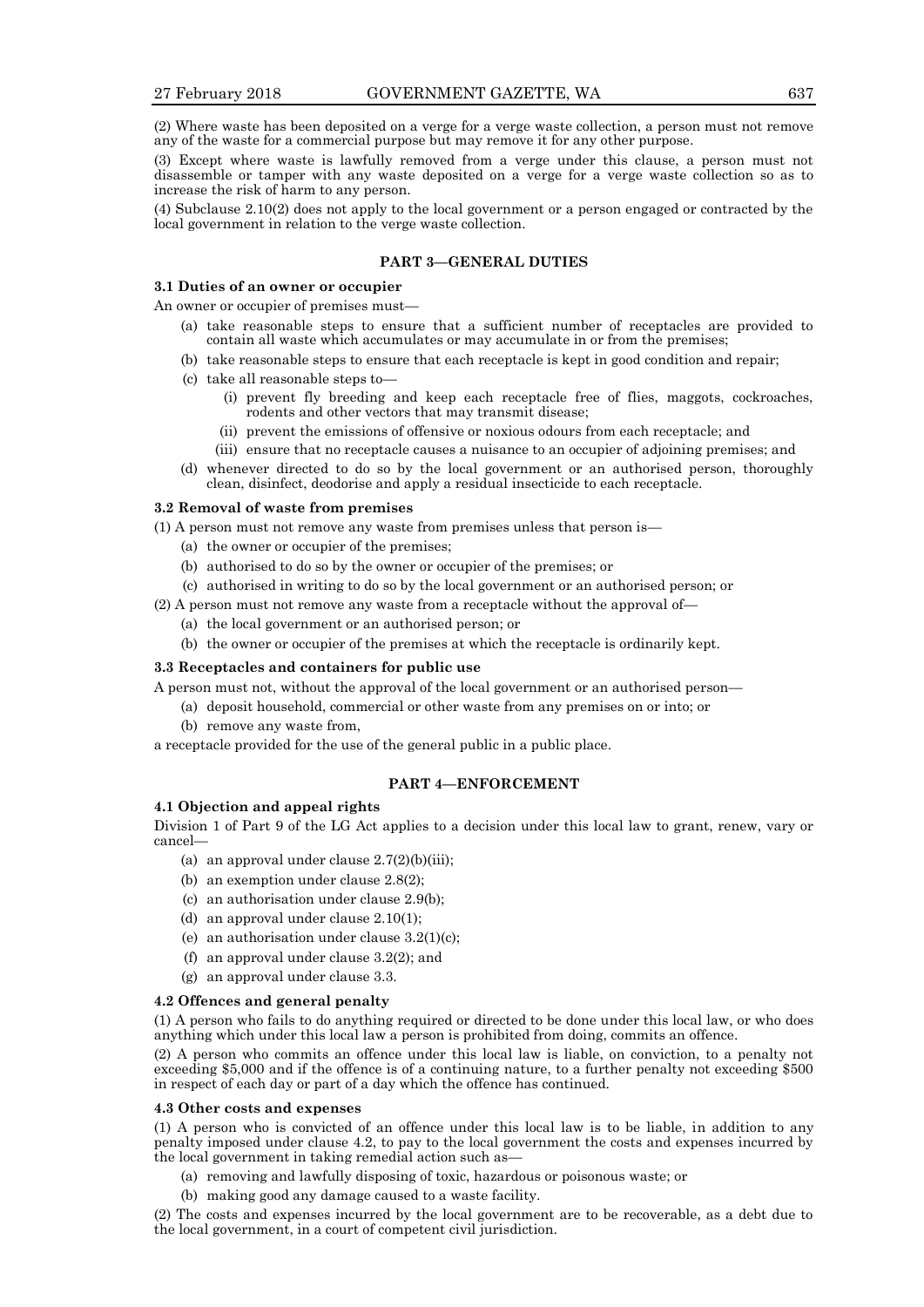#### **4.4 Prescribed offences**

(1) An offence against a clause specified in Schedule 2 is a prescribed offence for the purposes of section 9.16(1) of the Local Government Act.

(2) The amount of the modified penalty for a prescribed offence is that specified adjacent to the clause in Schedule 2.

#### **4.5 Form of notices**

(1) Where a vehicle is involved in the commission of an offence, the form of the notice referred to in section 9.13 of the Local Government Act is that of Form 1 in Schedule 1 of the LG Regulations.

(2) The form of the infringement notice given under section 9.16 of the Local Government Act is that of Form 2 in Schedule 1 of the Local Government Regulations.

(3) The form of the infringement withdrawal notice given under section 9.20 of the Local Government Act is that of Form 3 in Schedule 1 of the Local Government Regulations.

————

## *Schedule 1* **MEANING OF 'NON-COLLECTABLE WASTE'**

*'non-collectable waste'* means—

- (a) hot or burning material;
- (b) household hazardous waste, including paint, acids, alkalis, fire extinguishers, solvents, pesticides, oils, gas cylinders, batteries, chemicals and heavy metals;
- (c) any other hazardous material, such as radioactive waste;
- (d) any explosive material, such as flares or ammunition;
- (e) electrical and electronic equipment;
- (f) hospital, medical, veterinary, laboratory or pathological substances;
- (g) construction or demolition waste;
- (h) sewage;
- (i) 'controlled waste' for the purposes of the *Environmental Protection (Controlled Waste) Regulations 2004*;
- (j) any object that is greater in length, width, or breadth than the corresponding dimension of the receptacle or that will not allow the lid of the receptacle to be tightly closed;
- (k) waste that is or is likely to become offensive or a nuisance, or give off an offensive or noxious odour, or to attract flies or cause fly breeding unless it is first wrapped in nonabsorbent or impervious material or placed in a sealed impervious and leak-proof container;
- (l) any other waste determined by the local government to be non-collectable waste.

| <b>Item</b><br>No. | Clause<br>No.      | Description                                                                           | Modified<br>Penalty |
|--------------------|--------------------|---------------------------------------------------------------------------------------|---------------------|
| 1.                 | 2.1(2)(a)          | Failing to pay fee or charge                                                          | \$350               |
| 2.                 | 2.1(2)(b)          | Failing to ensure lawful use of receptacle                                            | \$350               |
| 3.                 | 2.2(1)             | Depositing non-collectable waste in a receptacle                                      | \$350               |
| 4.                 | 2.2(2)             | Depositing waste in another receptacle without consent                                | \$350               |
| 5.                 | 2.3(1)             | Exceeding weight capacity of a general waste receptacle                               | \$350               |
| 6.                 | $2.3(2)$ and $(3)$ | Depositing unauthorised waste in a general waste receptacle                           | \$350               |
| 7.                 | 2.4(a)             | Depositing unauthorised waste in a recycling waste receptacle                         | \$350               |
| 8.                 | $2.4(b)$ and (c)   | Exceeding weight capacity of a recycling waste receptacle                             | \$350               |
| 9.                 | 2.5(a)             | Depositing unauthorised waste in a organic waste receptacle                           | \$350               |
| 10.                | $2.5(b)$ and (c)   | Exceeding weight capacity of a organic waste receptacle                               | \$350               |
| 11.                | 2.6(3)             | Failing to comply with a direction concerning placement or<br>removal of a receptacle | \$250               |
| 12.                | 2.7(a)             | Failing to keep a receptacle in the required location                                 | \$250               |
| 13.                | 2.7(b)             | Failing to place a receptacle for collection in a lawful position                     | \$250               |
| 14.                | 2.7(c)             | Failing to provide a sufficient number of receptacles                                 | \$250               |
| 15.                | 2.7(d)             | Failing to notify of a lost, stolen, damaged or defective<br>receptacle               | \$250               |

## *Schedule 2* **PRESCRIBED OFFENCES**